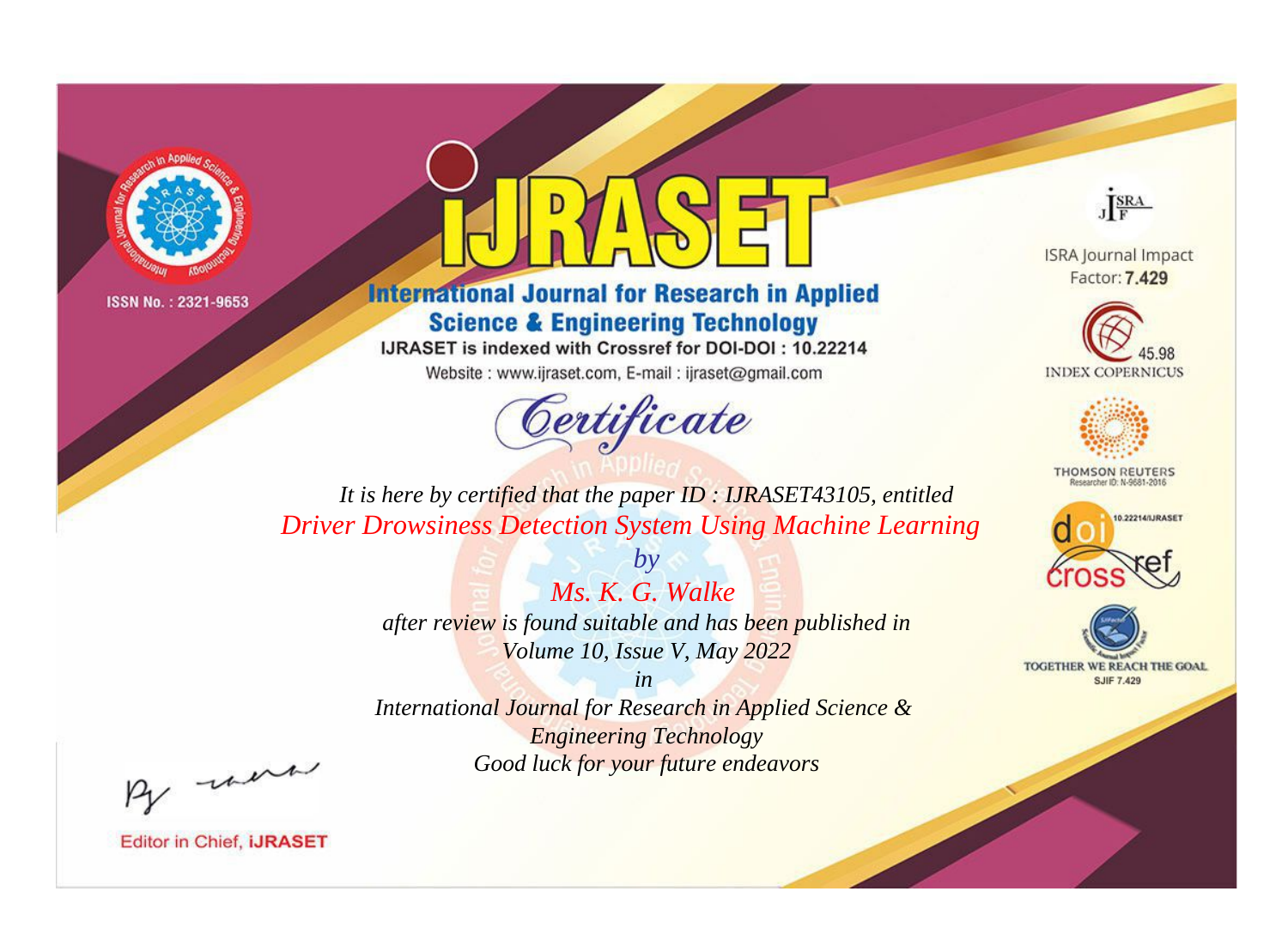



**International Journal for Research in Applied Science & Engineering Technology** 

IJRASET is indexed with Crossref for DOI-DOI: 10.22214

Website: www.ijraset.com, E-mail: ijraset@gmail.com



JERA

**ISRA Journal Impact** Factor: 7.429





**THOMSON REUTERS** 



TOGETHER WE REACH THE GOAL **SJIF 7.429** 

It is here by certified that the paper ID: IJRASET43105, entitled **Driver Drowsiness Detection System Using Machine Learning** 

> Harshvardhan Shete after review is found suitable and has been published in Volume 10, Issue V, May 2022

 $b\nu$ 

 $in$ International Journal for Research in Applied Science & **Engineering Technology** Good luck for your future endeavors

By morn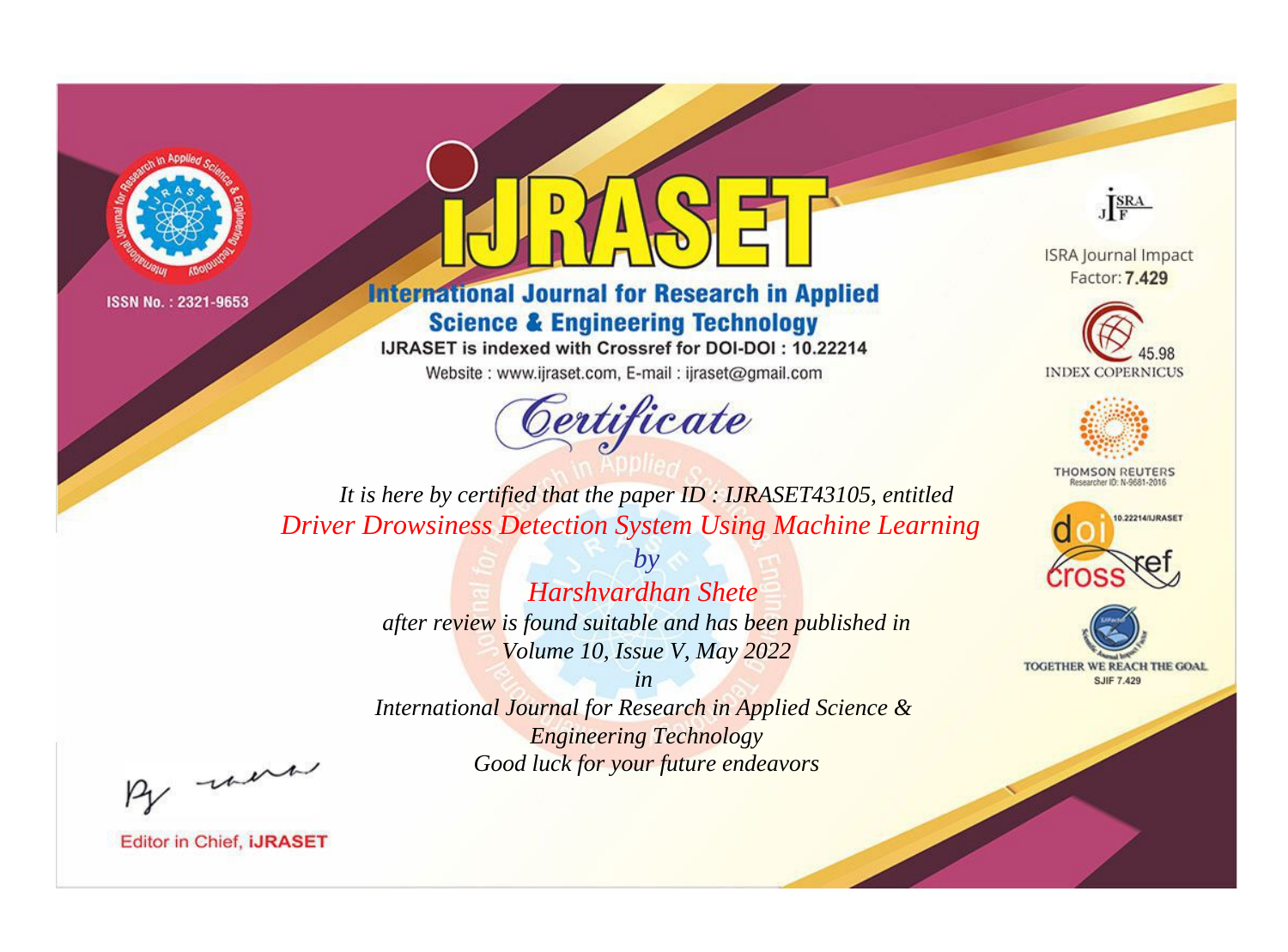



**International Journal for Research in Applied Science & Engineering Technology** 

IJRASET is indexed with Crossref for DOI-DOI: 10.22214

Website: www.ijraset.com, E-mail: ijraset@gmail.com



JERA

**ISRA Journal Impact** Factor: 7.429





**THOMSON REUTERS** 



TOGETHER WE REACH THE GOAL **SJIF 7.429** 

*It is here by certified that the paper ID : IJRASET43105, entitled Driver Drowsiness Detection System Using Machine Learning*

> *Amjad Mulani after review is found suitable and has been published in Volume 10, Issue V, May 2022*

*by*

*in* 

*International Journal for Research in Applied Science & Engineering Technology Good luck for your future endeavors*

By morn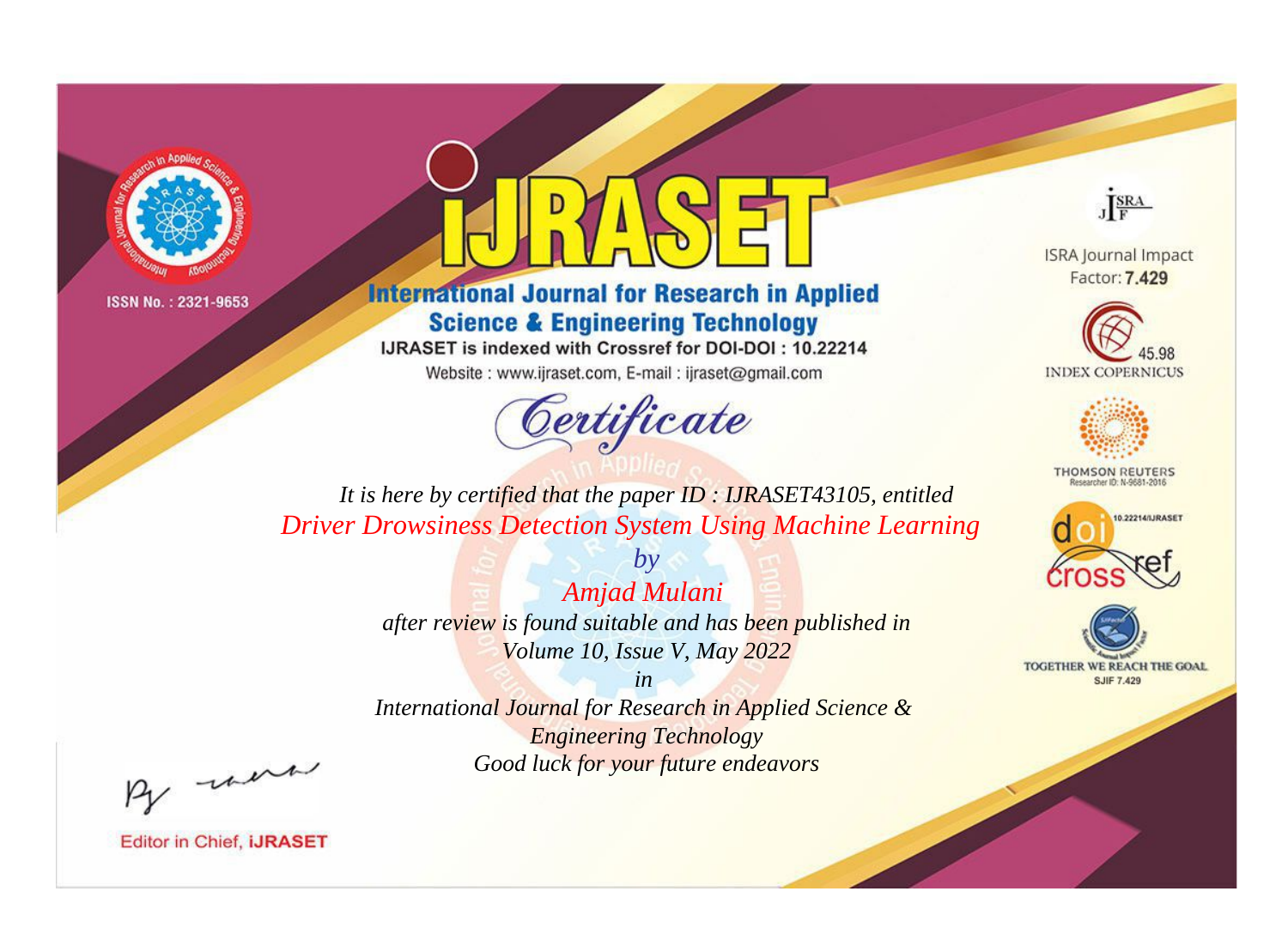



**International Journal for Research in Applied Science & Engineering Technology** 

IJRASET is indexed with Crossref for DOI-DOI: 10.22214

Website: www.ijraset.com, E-mail: ijraset@gmail.com



JERA

**ISRA Journal Impact** Factor: 7.429





**THOMSON REUTERS** 



TOGETHER WE REACH THE GOAL **SJIF 7.429** 

*It is here by certified that the paper ID : IJRASET43105, entitled Driver Drowsiness Detection System Using Machine Learning*

> *Darshan Asknani after review is found suitable and has been published in Volume 10, Issue V, May 2022*

*by*

*in* 

*International Journal for Research in Applied Science & Engineering Technology Good luck for your future endeavors*

By morn